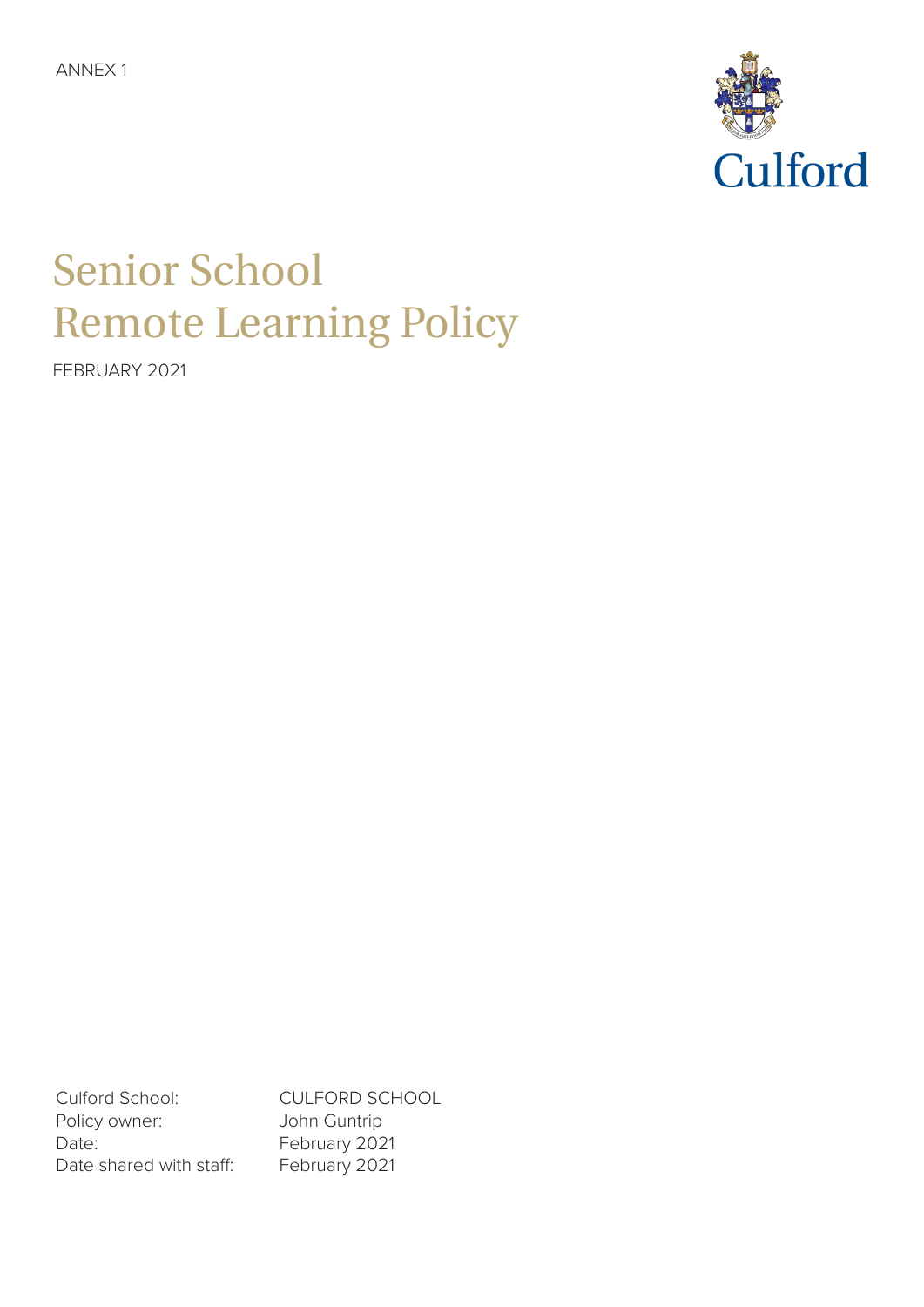

# **Remote Education Provision: Information for Parents**

This information is intended to provide clarity and transparency to pupils and parents or carers about what to expect from remote education where national or local restrictions require entire cohorts (or bubbles) to remain at home.

For details of what to expect where individual pupils are self-isolating, please see the final section of this page.

# **What should my child expect from immediate remote education in the first day or two of pupils being sent home?**

Pupils will follow normal timetables, and all lessons, instructions and resources or directions to resources will be on Google Classroom. Most lessons will be taught via Google Meet.

# **Following the first few days of remote education, will my child be taught broadly the same curriculum as they would if they were in school?**

We teach the same curriculum remotely as we do in school wherever possible and appropriate. However, we have needed to make some adaptations in terms of the order of topics in some subjects, for example science because practical work needs to be carried out in the classroom.

#### **Remote Teaching and Study Time Each Day**

#### **How long can I expect work set by the school to take my child each day?**

We expect that remote education (including remote teaching and independent work) will take pupils broadly the following number of hours each day:

#### **Accessing Remote Education**

#### **How will my child access any online remote education you are providing?**

All lessons are on Google Classroom – with resources, and instructions.

## **If my child does not have digital or online access at home, how will you support them to access remote education?**

If a pupil has difficulties accessing Google Classroom, lessons are sent, and work submitted by email.

#### **How will my child be taught remotely?**

Virtually all lessons are taught via Google Meet. Work is submitted and assessed via Google Classroom.